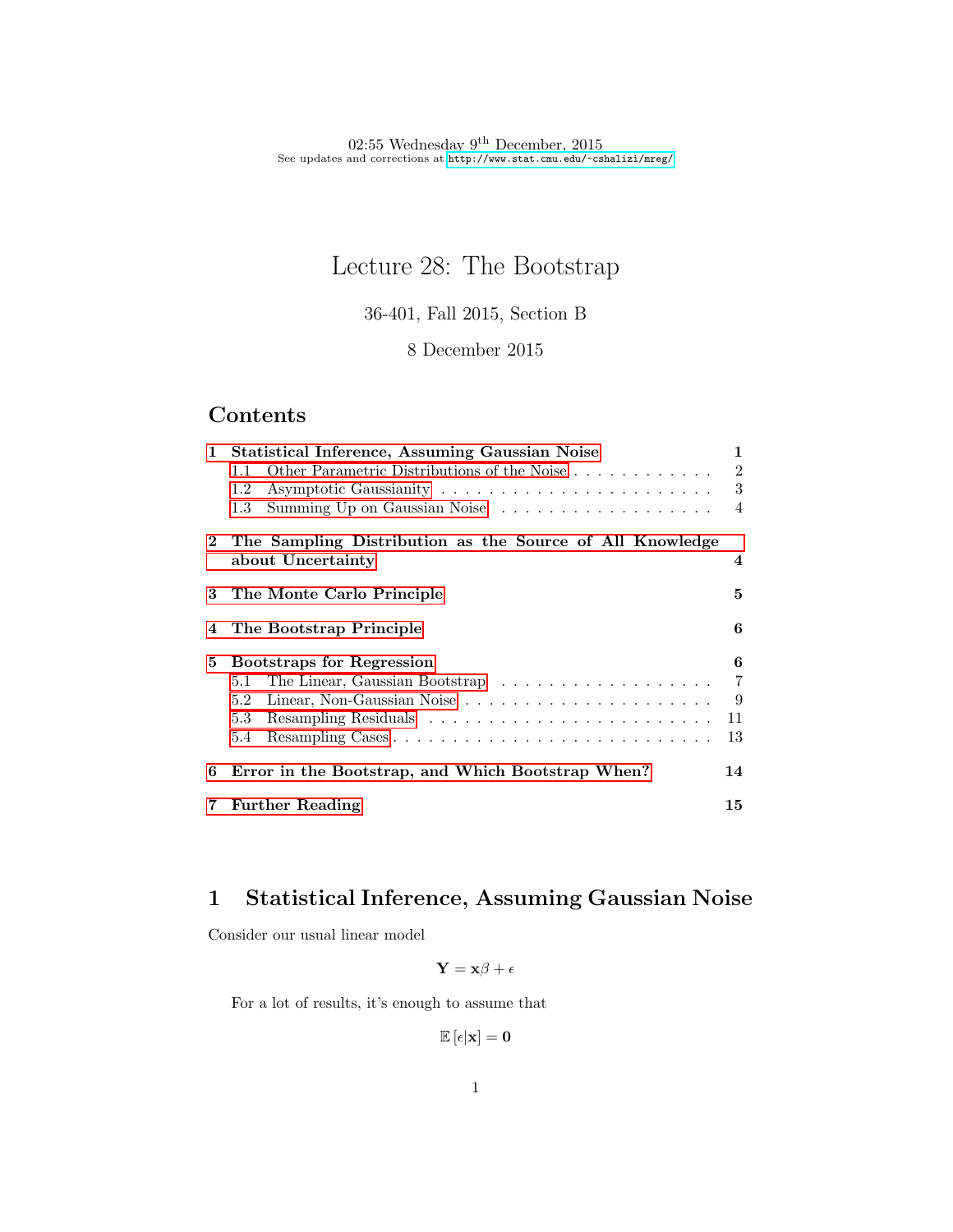and

$$
\text{Var}\left[\epsilon|\mathbf{x}\right] = \sigma^2 \mathbf{I}
$$

These assumptions are enough to show the consistency of the least squares estimate

$$
\widehat{\beta} = (\mathbf{x}^T \mathbf{x})^{-1} \mathbf{x}^T \mathbf{y}
$$

The reason is that these assumptions let us write

$$
\widehat{\beta} = \beta + (\mathbf{x}^T \mathbf{x})^{-1} \mathbf{x}^T \epsilon ,
$$

i.e., they let us write the estimate as "true value plus weighted sum of the noise terms". Just as with simple linear regression, we can use this trick to get at a lot of properties of  $\hat{\beta}$ : we can show that it's unbiased; that it has variance matrix  $\sigma^2(\mathbf{x}^T\mathbf{x})^{-1}$ ; that, from the previous two properties,  $\hat{\beta} \to \beta$  as  $n \to \infty$ . But these assumptions are not enough to get useful hypothesis tests or confidence intervals.

For those, we have, so far, assumed that

$$
\epsilon \sim N(\mathbf{0}, \sigma^2 \mathbf{I})
$$

independent of x. This Gaussian noise assumption is important, because it gives us the distribution of  $\beta$ :

$$
\widehat{\beta} \sim N(\beta, \sigma^2(\mathbf{x}^T \mathbf{x})^{-1})
$$

And the reason for that is that if  $\epsilon$  is Gaussian, then  $(\mathbf{x}^T\mathbf{x})^{-1}\mathbf{x}^T\epsilon$  is a linear transformation of a Gaussian, which is also Gaussian. From knowing that  $\hat{\beta}$  is a Gaussian, everything we've done by way of statistical inference follows: the hypothesis tests, the confidence intervals, the prediction intervals, the  $F$  tests for multiple coefficients, etc. Without Gaussian noise, few of the formulas you memorized for the exam are, strictly, correct.

Looking at  $Q - Q$  plots of our residuals is only important because we want them to be Gaussian. The only justification for every contemplating a Box-Cox transformation is that we'd like the noise to be Gaussian. We really have little reason to ever expect Gaussian noise; it's just very useful when it happens.

#### <span id="page-1-0"></span>1.1 Other Parametric Distributions of the Noise

Suppose we didn't know think that  $\epsilon$  was Gaussian, but still believed it was independently and identically distributed (IID). We might, for instance, think it had a "double exponential" (or "Laplacian") distribution, with probability density function

$$
f(\epsilon) \propto e^{-|\epsilon|/L}
$$
,

or was a scaled t distribution with a certain number  $\nu$  of degrees of freedom,

$$
f(\epsilon) \propto \left(1 + \frac{(x/s)^2}{\nu}\right)^{-(\nu+1)/2}
$$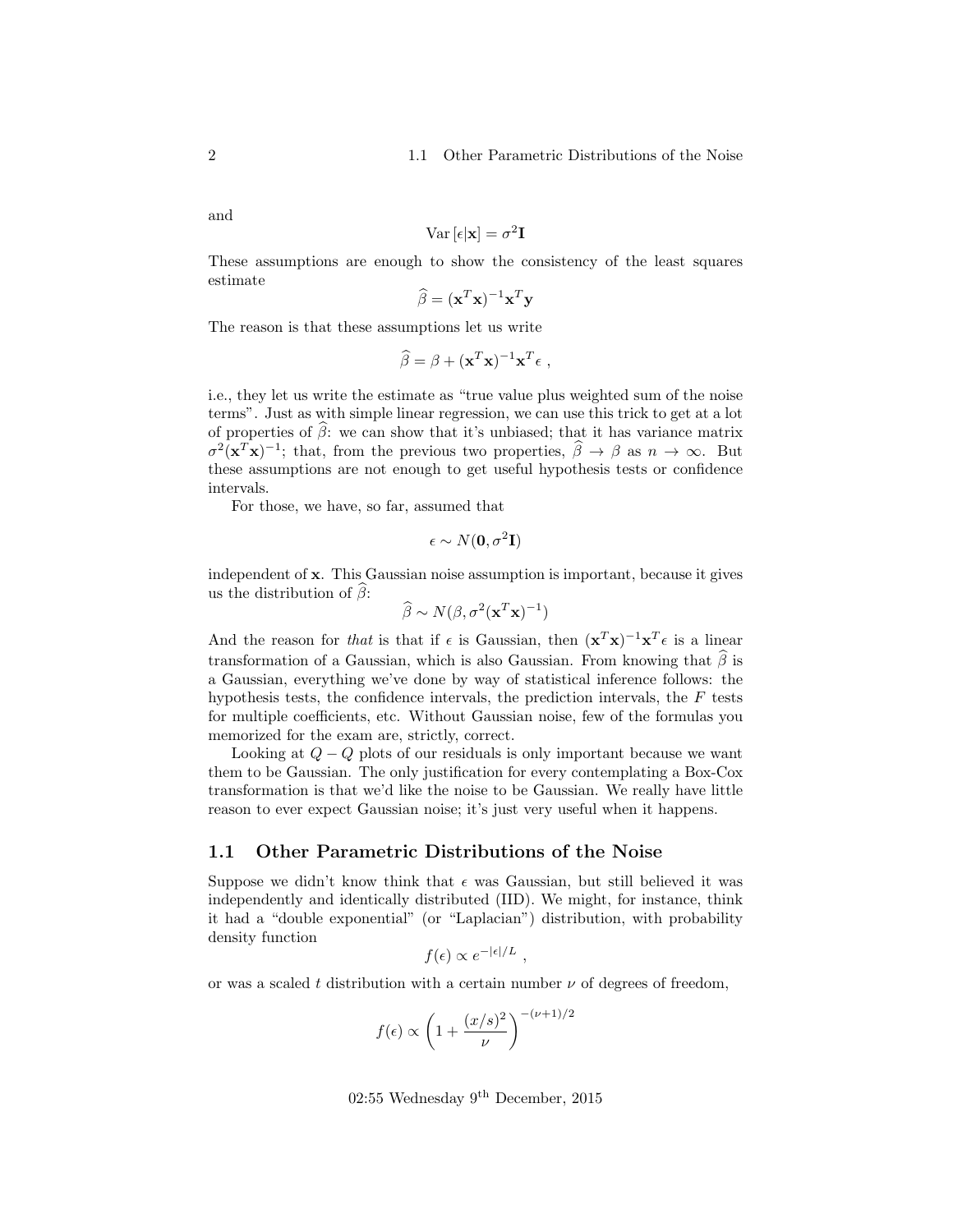Both of these have heavier tails than the Gaussian distribution, so they can be very useful in practice.

If we think that the deterministic part of the model should still be linear, we still use least squares to get the estimate  $\beta$ , and it's still true that

<span id="page-2-1"></span>
$$
\widehat{\beta} = \beta + (\mathbf{x}^T \mathbf{x})^{-1} \mathbf{x}^T \epsilon \tag{1}
$$

But a linear combination of double-exponential variables is just a mess, as is a linear combination of t-distributions. A family of distributions where adding two random variables gives another distribution in the same family is called stable. The Gaussian distributions are stable, but most others aren't, and hence trying to work out an exact sampling theory for most other noise distributions, like the one we have for Gaussian noise, is pretty hopeless.

### <span id="page-2-0"></span>1.2 Asymptotic Gaussianity

Still, let's think about the noisy part of Eq. [1](#page-2-1) some more. It's

$$
(\mathbf{x}^T\mathbf{x})^{-1}\mathbf{x}^T\mathbf{\epsilon}
$$

Let's bundle up  $(\mathbf{x}^T \mathbf{x})^{-1} \mathbf{x}^T$  as a matrix, call it k. Then

$$
\hat{\beta}_i = \beta_i + \sum_{j=1}^n k_{ij} \epsilon_j \tag{2}
$$

If all of the  $k_{ij}$  were equal, we'd understand what was going on. After all, the central limit theorem says that when  $\epsilon_j$  are IID with mean 0 and variance  $\sigma^2$ , their average tends towards a Gaussian distribution:

$$
\sum_{j=1}^{n} \frac{1}{n} \epsilon_j \leadsto N(0, \sigma^2/n)
$$

This is true whatever the distribution of the  $\epsilon_j$  might be, provided, to repeat, that they're IID and they have mean 0 and variance  $0 < \sigma^2 < \infty$ . If instead of multiplying each  $\epsilon_j$  by  $1/n$  we multiplied them by some other constant, we'd change the variance but still tend towards a Gaussian:

$$
\sum_{j=1}^{n} k\epsilon_j \leadsto N(0, \sigma^2 k^2 n)
$$

On this basis, we might *hope* that, as  $n \to \infty$ ,

$$
\sum_{j=1}^{n} k_{ij} \epsilon_j \rightsquigarrow N(0, \sigma^2 \sum_j k_{ij}^2)
$$

The difficulty is that the terms in the sum, while still statistically independent, are no longer identically distributed. There are central limit theorems which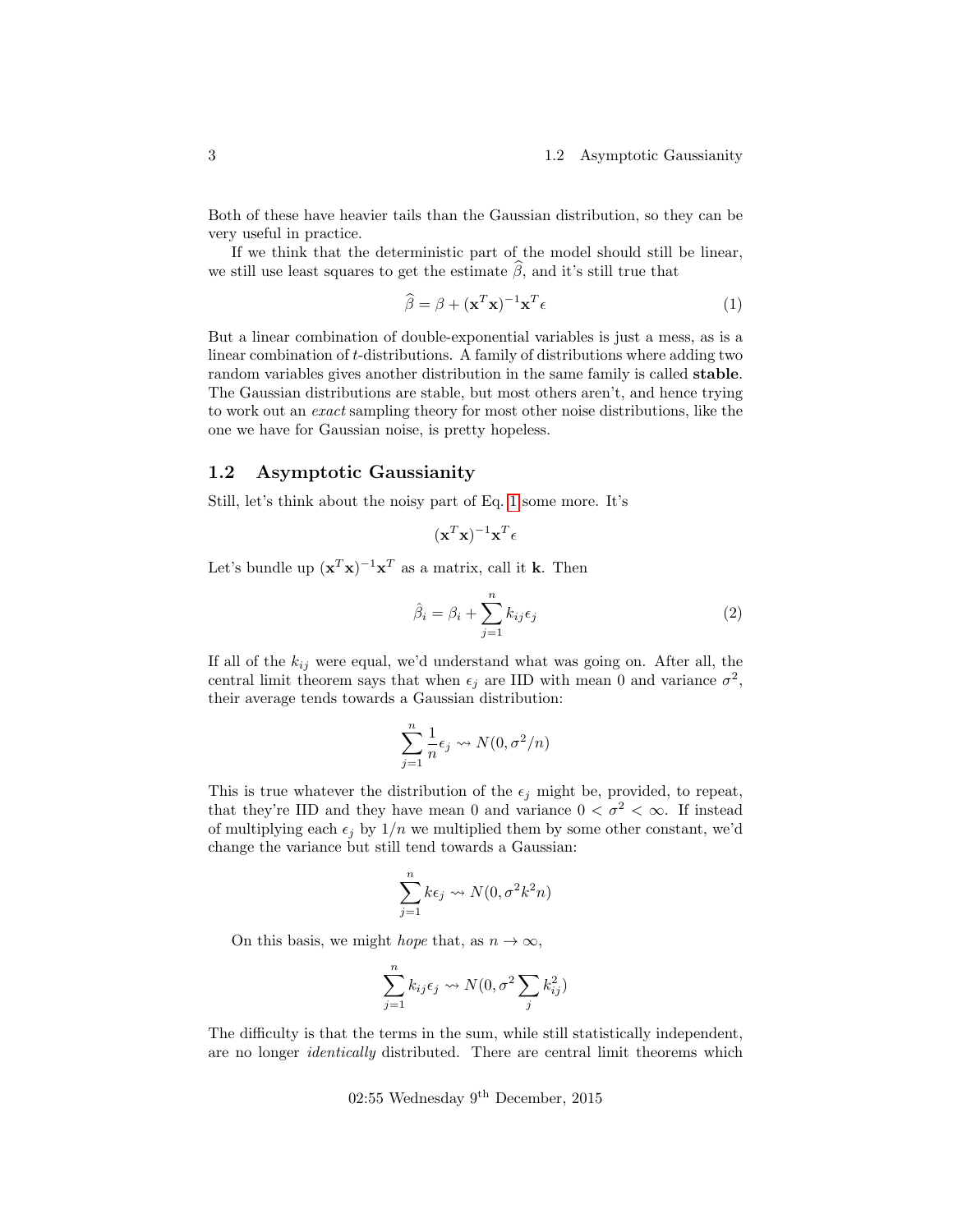apply to independent, non-identically distributed random variables, with the basic result being that if none of the  $k_{ij}$  is too big compared to the others, the sum is indeed asymptotically Gaussian<sup>[1](#page-3-2)</sup>.

If the matrix  $\bf{x}$  doesn't give too much influence to any particular observations, then these central limit theorems usually apply, and we can say that

<span id="page-3-3"></span>
$$
\widehat{\beta} \rightsquigarrow N(\beta, \sigma^2(\mathbf{x}^T \mathbf{x})^{-1})
$$
\n(3)

as  $n \to \infty$ , if  $\epsilon$  is non-Gaussian but IID. From there, of course, all the usual formulas would also come to hold as  $n \to \infty$ .

How close to infinity does  $n$  have to be? You may have been told a bit of folklore which says that the central limit theorem dominates the behavior of a sample mean once  $n > 30$ . This is badly wrong even for averages, let alone more complicated functions like regression estimates. There is really no upper limit on how big  $n$  might have to be before Eq. [3](#page-3-3) becomes a good approximation.

### <span id="page-3-0"></span>1.3 Summing Up on Gaussian Noise

To sum up, we have two situations:

- 1. We can assume that the noise is exactly Gaussian and independent, and have a nice body of theory for statistical inference, but we hardly ever see that happen.
- 2. We can assume that the noise is just independent, and recover the Gaussian theory asymptotically as  $n \to \infty$ , but we don't know what to do when  $n$  is finite, or even how big  $n$  has to get.

Clearly, this is an unsatisfying situation.

## <span id="page-3-1"></span>2 The Sampling Distribution as the Source of All Knowledge about Uncertainty

Our data comes from some distribution, let's say P. We would like to know some property of this distribution, say  $\theta$ . (We may think of this as a regression coefficient, or the whole coefficient vector, or  $\mathbb{E}[Y|X=x]$  for a particular x, etc.) Since we do not know P, we can't just calculate  $\theta$ . What we can do, however, is draw a sample  $D$  from  $P$ , and then we calculate some statistic or other,  $T(D)$ . This serves as our estimate of  $\theta$ . (The same goes for hypothesis tests, etc.) Because the data  $D$  are random, so is  $T$ . In fact, the distribution of T, the sampling distribution of our statistic, is set by the distribution of D. If we knew the sampling distribution, we'd know basically everything there is to know for statistical inference:

• The bias would be  $\mathbb{E}[T] - \theta$ 

<span id="page-3-2"></span><sup>&</sup>lt;sup>1</sup>If you want to follow this up, this is the "Lindeberg" central limit theorem.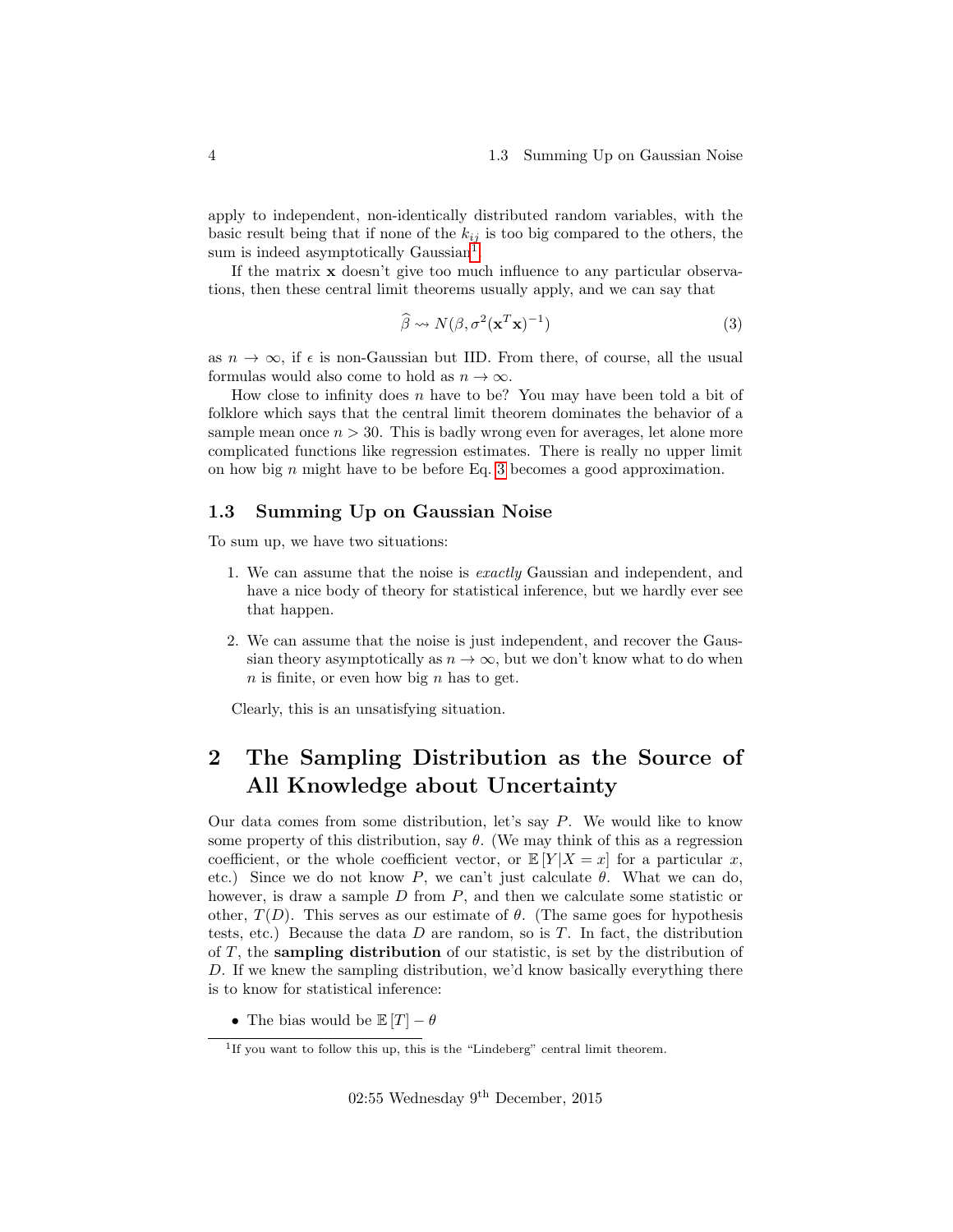- The standard error would  $\sqrt{\text{Var}[T]}$
- Hypothesis tests would come from quantiles of  $T$
- Confidence intervals would come from inverting hypothesis tests

Unfortunately,

- Interesting statistics  $T$  are very complicated functions of the data, so their sampling distribution is complicated even if  $P$  is simple;
- Realistic distributions  $P$  are usually also complicated; and
- We don't know  $P$  anyway.

Put these together, and we should be surprised we can ever get nice, useful formulas for the sampling distribution of any statistic, rather than disappointed that we can't make it happen for regression without Gaussian noise.

The reason we can work out the sampling distributions for regression with Gaussian noise is that we (or rather, the ancestors) carefully adjusted the assumptions about the noise, the model, and the statistic *just so*, and everything came together. (E.g., we needed both a linear estimator and a noise distribution which was stable under linear combinations.) What could we do if we can't, or won't, fine-tune all the assumptions?

## <span id="page-4-0"></span>3 The Monte Carlo Principle

What is sometimes called the Monte Carlo principle is a general strategy for figuring out the behavior of complicated functions of complicated distributions: it says to simulate it and see what happens<sup>[2](#page-4-1)</sup>. If we have samples  $D_1, D_2, \ldots D_b$ from  $P$ , and we want to know the expectation of  $T(D)$ , we can approximate that as

$$
\mathbb{E}\left[T(D)\right] \approx \frac{1}{b} \sum_{i=1}^{b} T(D_i) \equiv \overline{T}
$$

If we want to know the variance, we can approximate that by

$$
\text{Var}\left[T(D)\right] \approx \frac{1}{b} \sum_{i=1}^{b} \left(T(D_i) - \overline{T}\right)^2
$$

If we want to know the  $q^{\text{th}}$  quantile of T, we can order the  $T(D_i)$  from smallest to largest, and take the  $qb$  value as our estimate. If we want an interval which will

<span id="page-4-1"></span><sup>2</sup>The name, and to some extent the technique, originated with the physicists designing first the atomic and then the hydrogen bomb. Those designs required calculating the expectations of many elaborate functions of complex distributions [\(Serber, 1992\)](#page-15-0). Rather than trying to actually do the integrals involved, they just developed efficient ways to sample from the distributions, and computed sample averages [\(Metropolis](#page-15-1) *et al.*, [1953\)](#page-15-1). The spirit of "try it, and see what happens" went deep at Los Alamos. . .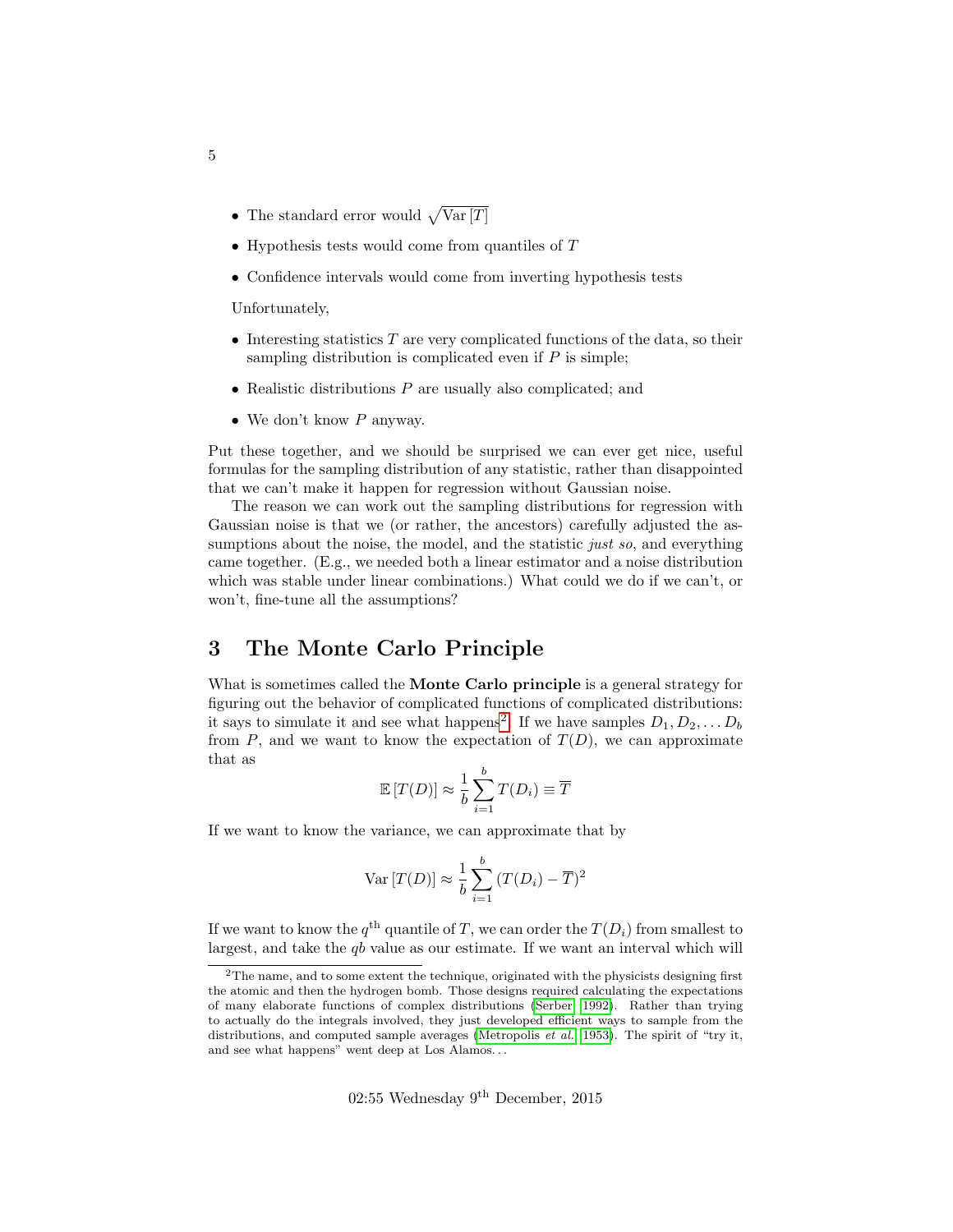contain T with probability  $1 - \alpha$ , we order the  $T(D_i)$  from smallest to largest, and exclude those with rank from 1 to  $b\alpha/2$  on one side, and from  $b(1-\alpha/2)$  to b on the other. And so on and so forth. All we need to do to get at any property of any function of the distribution  $P$  is to be able to draw from, or simulate,  $P$ .

One limitation of this for statistics is that, of course, we don't know the true P.

## <span id="page-5-0"></span>4 The Bootstrap Principle

The **bootstrap principle** is that if we have good approximation  $\hat{P}$  to P, we can simulate from  $\hat{P}$ , and get a good approximation to the sampling distribution we want. That is, we apply the Monte Carlo principle to a distribution  $(\tilde{P})$  which we hope is close to the distribution we really care about  $(P)$ .

More specifically, bootstrapping is always an algorithm, which goes, abstractly, as follows:

- 1. Observe data D, calculate estimate  $T(D)$  and get an approximation  $\hat{P}$  to P
- 2. Repeat b times:
	- (a) Simulate surrogate data  $\tilde{D}$  from  $\hat{P}$ .
	- (b) Calculate  $\tilde{T} = T(\tilde{D})$ , just as those  $\tilde{D}$  were real data
- 3. Approximate the distribution of T under P with the distribution of  $\tilde{T}$ under  $\hat{P}$

There are a lot of variants and refinements, some of which we will cover as this goes on, but in the meanwhile, we really need to be clearer about what "a good approximation  $\hat{P}$  to  $P^{\prime\prime}$  might mean.

The two basic options are model-based bootstraps and re-sampling boot-straps<sup>[3](#page-5-2)</sup>. In a model-based bootstrap, our approximation  $\hat{P}$  is a full model of the data generating process, which we've estimated; we then simulate that model. In a re-sampling bootstrap, we treat the sample we observed as our best estimate at the distribution of the whole population, and so we draw a new sample from our original sample — we re-sample it. (If you like, in re-sampling the empirical distribution is our model.) Both of these ideas can be made a bit more concrete in the context of regression.

## <span id="page-5-1"></span>5 Bootstraps for Regression

Any regression model can be written as

$$
Y = m(X) + \epsilon
$$

<span id="page-5-2"></span><sup>3</sup>Often called these "parametric" and "non-parametric", respectively, but that's not quite as transparent, I think, as the other names.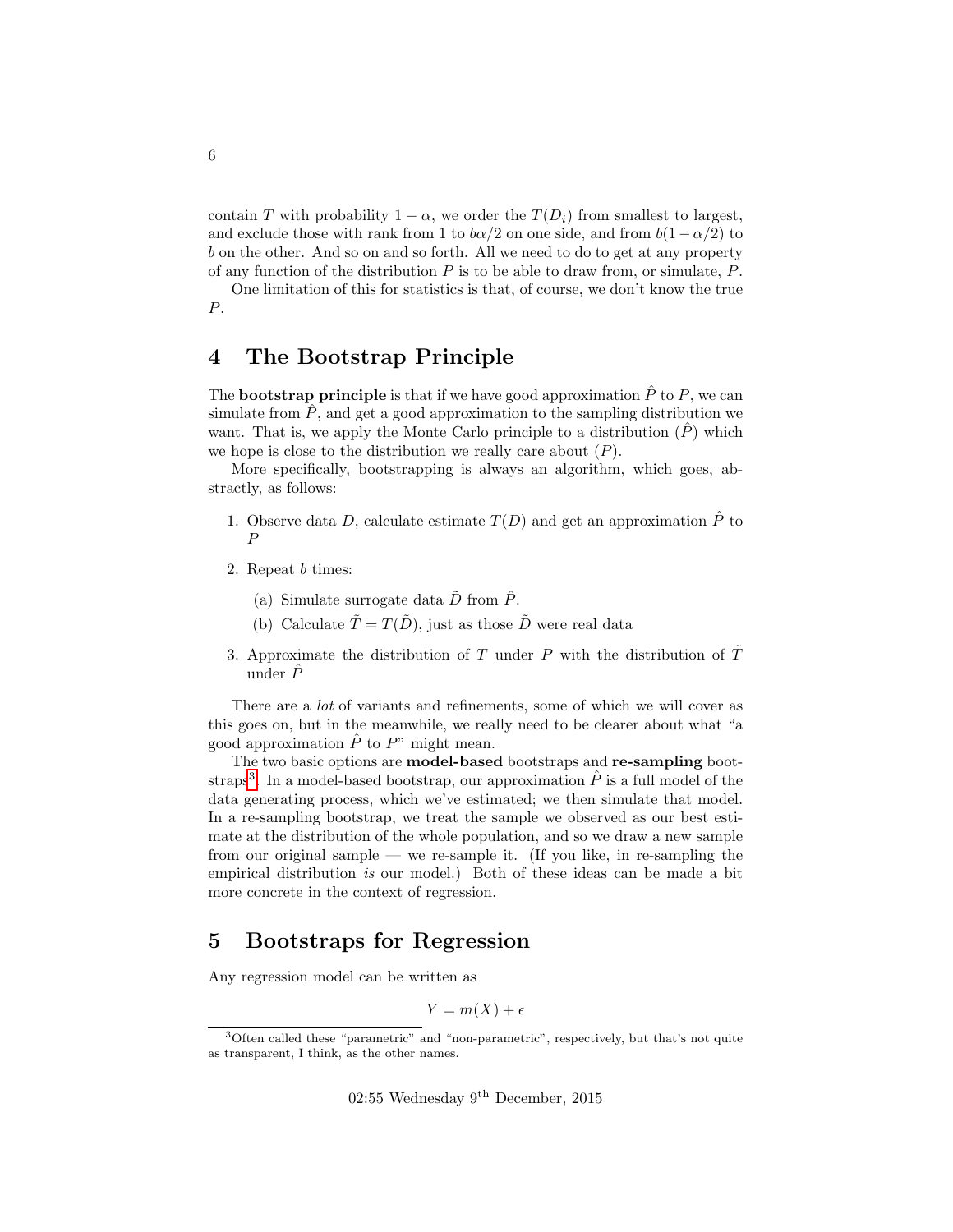with the caveat that the noise term  $\epsilon$  might not have expectation zero<sup>[4](#page-6-1)</sup> or be independent of  $X$ . Specifying the true regression function  $m$  and the distribution of the noise  $\epsilon$ , including its dependence on X, gives us the data-generating distribution P.

Depending on what we are willing to believe about the true regression function m and the noise  $\epsilon$ , we have different ways of coming up with approximations  $\hat{P}$  to P, and different ways of simulating from those approximations.

#### <span id="page-6-0"></span>5.1 The Linear, Gaussian Bootstrap

The simplest case we could have is where we think all of our usual modeling assumptions hold, so that  $m(x) = x\beta$  and  $\epsilon \sim N(0, \sigma^2)$ , IID and independent of x. Then simulating from the estimated model is very easy.

```
# Simulate from a previously fitted linear model with Gaussian noise
# Inputs: model; data frame
# Outputs: new data frame with response values replaced
# Presumes: all necessary variables are in data frame
sim.lm.gauss \leq function(mdl, df) {
    # What's the response variable called?
     # Should be the first variable in the vector of all variables
    resp.var <- all.vars(formula(mdl))[1]
    # What value should we expect for the response?
    expect.resp <- predict(mdl, newdata=df)
    # How big is the noise?
    sigma2.mle \leftarrow mean(residuals(mdl)<sup>2</sup>)
    # Add appropriately-sized Gaussian noise to the response
    response <- expect.resp + rnorm(nrow(df),0,sqrt(sigma2.mle))
    df[,resp.var] <- response # Won't change df outside this function!
    return(df)
}
```
What we are doing in this function is creating a (very small!) imaginary or alternative world, the simulation world or bootstrap world, where we know that the model  $Y = x\hat{\beta} + \epsilon$ ,  $\epsilon \sim N(0, \hat{\sigma}^2)$  is exactly true. If  $\hat{\beta} \approx \beta$  and  $\hat{\sigma}^2 \approx \sigma^2$ , and  $\epsilon$  is Gaussian, then what we see in the simulation world is (close to) representative of what would happen in the real world if we could repeat our experiments many times. The advantage of the simulation world is that it's easy to re-run the simulation many times, whereas repeating the experiment may be expensive, difficult, unethical or flat-out impossible.

Of course, we don't just want to get a new data set, from an new simulationworld experiment; we want to know what we'd have concluded from that experiment. This is also easy.

```
# Re-estimate a linear model on a new data set
# Inputs: old model; data frame
```
<span id="page-6-1"></span><sup>&</sup>lt;sup>4</sup>For instance, if the  $m(X)$  is biased.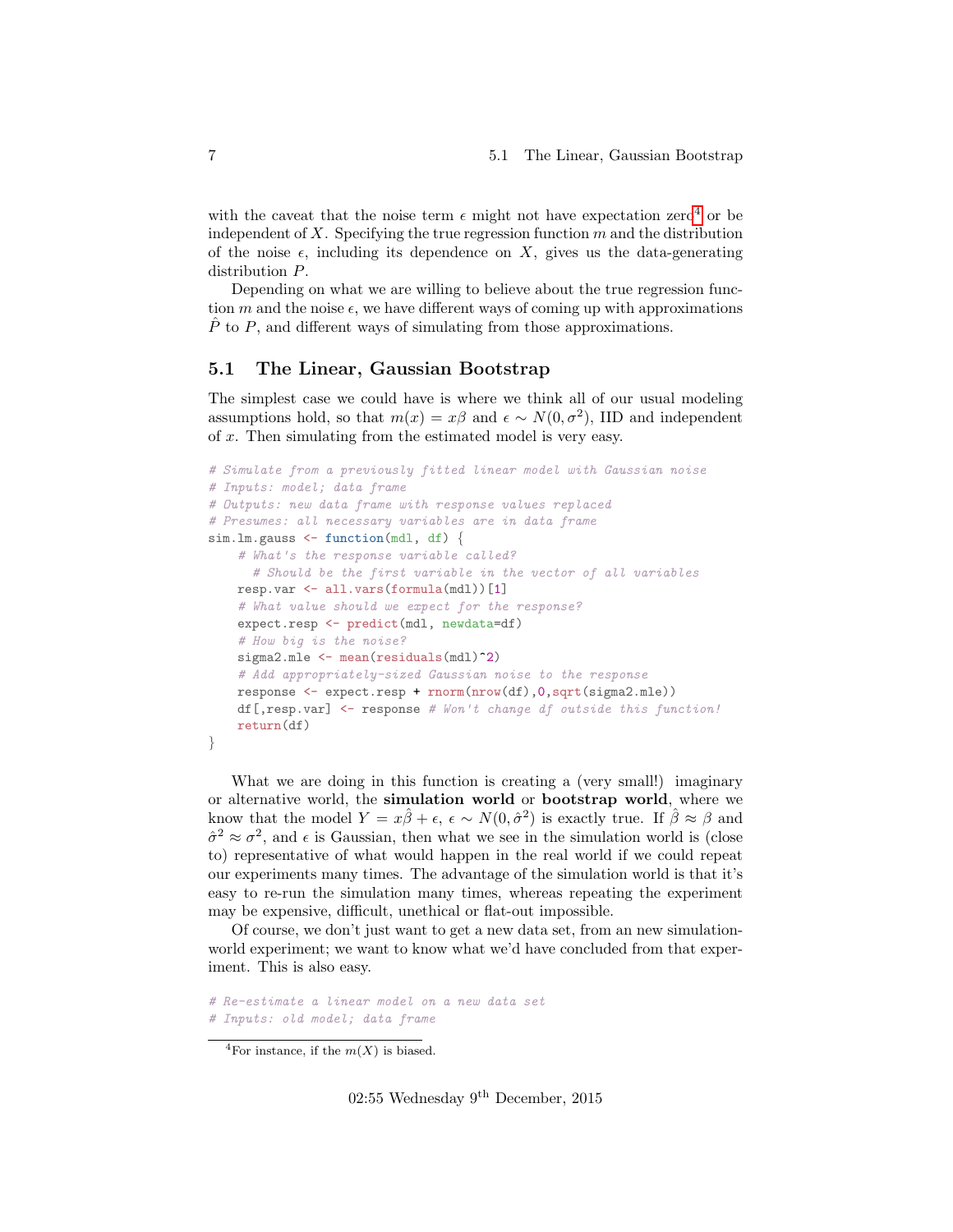#### 8 5.1 The Linear, Gaussian Bootstrap

```
# Output: new lm object
# Presumes: data frame contains columns with appropriate names
re.lm \leq function(mdl, df) {
    return(lm(formula(mdl), data=df))
}
```
Now if we want to get at the sampling distribution of, say, the estimated coefficient vector  $\hat{\beta}$ , we just simulate it. We'll need some particular initial estimate to work with, so let's try to predict how much a cat's heart will weigh, from the cat's total body weight and its sex:

```
library(MASS); data(cats)
cats.lm <- lm(Hwt ~ Sex*Bwt, data=cats)
```
We now simulate from our cats. In model many times (10000 is a conveniently small number), re-estimate the coefficients each time, and store the re-estimates in an array:

```
beta.boots <- replicate(10000,
                         coefficients(re.lm(cats.lm,
                                            sim.lm.gauss(cats.lm, cats))))
```
beta.boots is now a 4, 10000 array, with one row for each coefficient, and 10000 columns, because we replicated the simulation 10000 times. Each column is a separate visit to the bootstrap world, where the true value of  $\beta$  is fixed to our initial estimate  $\hat{\beta}$ . Symbolically, it looks like

| $\beta_{01}$ | $\beta_{02}$ | $\beta_{0b}$ |
|--------------|--------------|--------------|
| $\beta_{11}$ | $\beta_{12}$ | $\beta_{1b}$ |
|              |              |              |
|              |              |              |
|              |              |              |
|              | $\beta_{p2}$ |              |

That being the case, we can get the bias:

```
rowMeans(beta.boots) - coefficients(cats.lm)
## (Intercept) SexM Bwt SexM:Bwt
```
## -0.004367952 0.005832001 0.002542342 -0.003549953

Each row contains all of our samples for one coefficient estimate, so the mean along each row is our (approximate) expected value of the estimate; we subtract the truth from that to get the bias.

We can also get the standard errors:

apply(beta.boots, 1, sd) ## (Intercept) SexM Bwt SexM:Bwt ## 1.8048155 2.0222496 0.7596898 0.8205099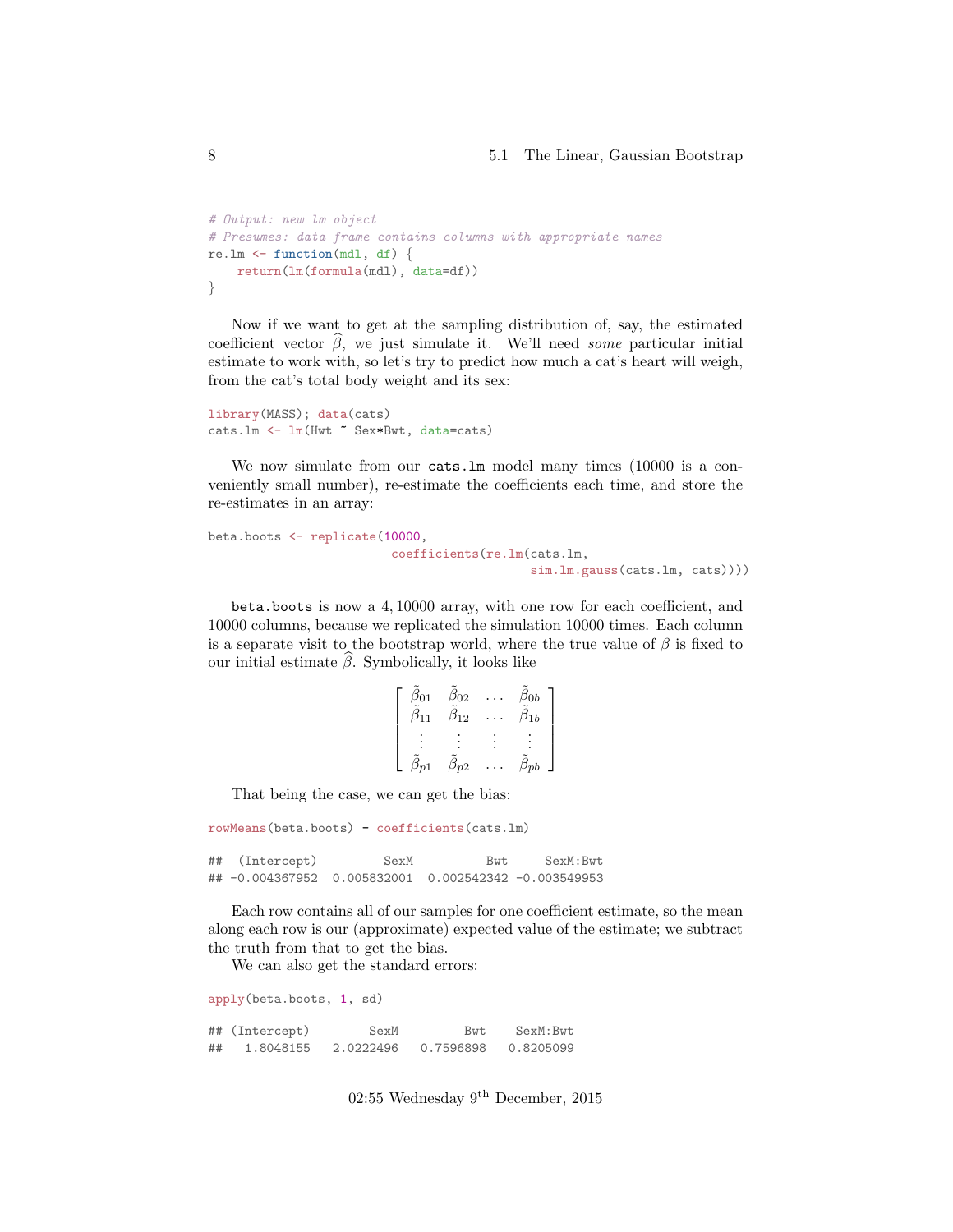There is no rowSDs function, but the utility (or meta-) function apply lets us take any array (the first argument) and apply any function (the third argument) to either all its rows (middle argument 1) or all its columns (middle argument 2), or every entry in the array (middle argument  $c(1,2)$ ). So the incantation above takes the standard deviation of each row.

To get a  $1 - \alpha$  confidence interval, we (conceptually) take all the values we got for each coefficient, sort them, and discard the lower and upper  $\alpha/2$  tails. The appropriate incantation for 95% intervals is

```
apply(beta.boots, 1, quantile, prob=c(0.05/2, 1-0.05/2))
## (Intercept) SexM Bwt SexM:Bwt
## 2.5% -0.4958377 -8.1368211 1.147514 0.07485683
```
## 97.5% 6.5214764 -0.1916686 4.103420 3.27873582

Now, none of this is actually *necessary* if we assume the truth is linear-and-Gaussian. We know that the bias is zero; we know that the standard deviations come from  $\hat{\sigma}^2(\mathbf{x}^T\mathbf{x})^{-1}$ ; specifically, for the cats, they're

```
coefficients(summary(cats.lm))[,"Std. Error"]
## (Intercept) SexM Bwt SexM:Bwt
## 1.8428394 2.0617552 0.7759022 0.8373255
```
We also know how to calculate the confidence intervals:

```
confint(cats.lm, level=0.95)
## 2.5 % 97.5 %
## (Intercept) -0.6620801 6.62470490
## SexM -8.2416012 -0.08919944
## Bwt 1.1024137 4.17041438
## SexM:Bwt 0.0208271 3.33170228
```
The fact that these numbers are very close to what we got by simulation tells us two things:

- 1. Simulation can work to replace intricate probabilistic mathematics with straightforward (even simple-minded) computations.
- 2. Simulation is completely redundant in the linear-Gaussian case, where we, and R, know all the formulas.

Simulation comes into its own when the formulas aren't available.

### <span id="page-8-0"></span>5.2 Linear, Non-Gaussian Noise

Suppose that we think the residuals follow some particular non-Gaussian distribution, which we know up to some set of parameters, e.g., a t distribution.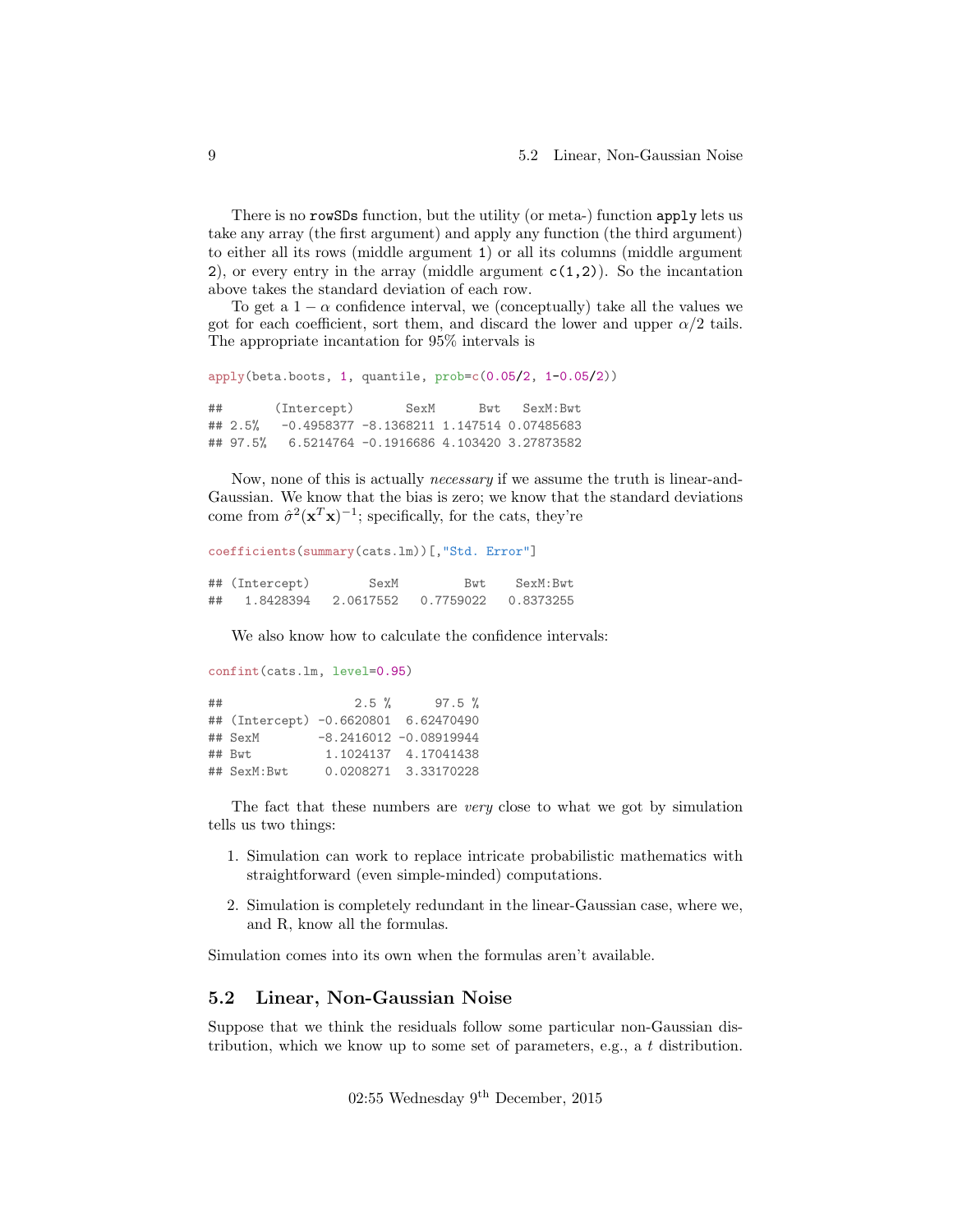(We might have reached this conviction either because of some actual scientific theory, or by staring at the plot of the residuals.) If we know how to estimate the parameters of this noise distribution, and we can simulate from it, then we are in business.

I will illustrate this idea by using a t distribution for the noise in the model of cat's hearts. This is not an especially great model for this data, but it's only meant as an illustration<sup>[5](#page-9-0)</sup>. We'll need to estimate the parameters of the t distribution; this job is already done for us by the function fitdistr in the MASS library.

```
# Simulate from a previously fitted linear model with t-distributed noise
# Inputs: model; data frame
# Outputs: new data frame with response values replaced
# Presumes: all necessary variables are in data frame
sim.lm.t \leq function(mdl, df) {
    # What's the response variable called?
   resp.var <- all.vars(formula(mdl))[1]
    # What value should we expect for the response?
    expect.resp <- predict(mdl, newdata=df)
    # Estimate the t parameters, using MASS::fitdistr
    stopifnot(require(MASS)) # Make sure the library's available
    # After the example in help(fitdistr)
    mydt \leftarrow function(x, s, df) { dt(x/s, df)/s }
    t.params <- fitdistr(residuals(cats.lm), mydt, start=list(s=1, df=50),
                         lower=c(0,1))$estimate
    # Add appropriately-sized t-noise to the response
    response <- expect.resp + t.params["s"]*rt(nrow(df),df=t.params["df"])
    df[,resp.var] \leq response # Won't change df outside this function
    return(df)
}
```
Having changed the function we use to simulate, absolutely nothing else needs to change:

```
beta.boots2 <- replicate(10000,
                       coefficients(re.lm(cats.lm,
                                         sim.lm.t(cats.lm, cats)))
apply(beta.boots2, 1, quantile, prob=c(0.05/2, 1-0.05/2))
## (Intercept) SexM Bwt SexM:Bwt
## 2.5% -0.5914608 -8.1507654 1.129062 0.04982887
## 97.5% 6.5309158 -0.1609905 4.147760 3.29761116
```
<span id="page-9-0"></span> $5t$ -distributed noise is a much better idea in areas like finance.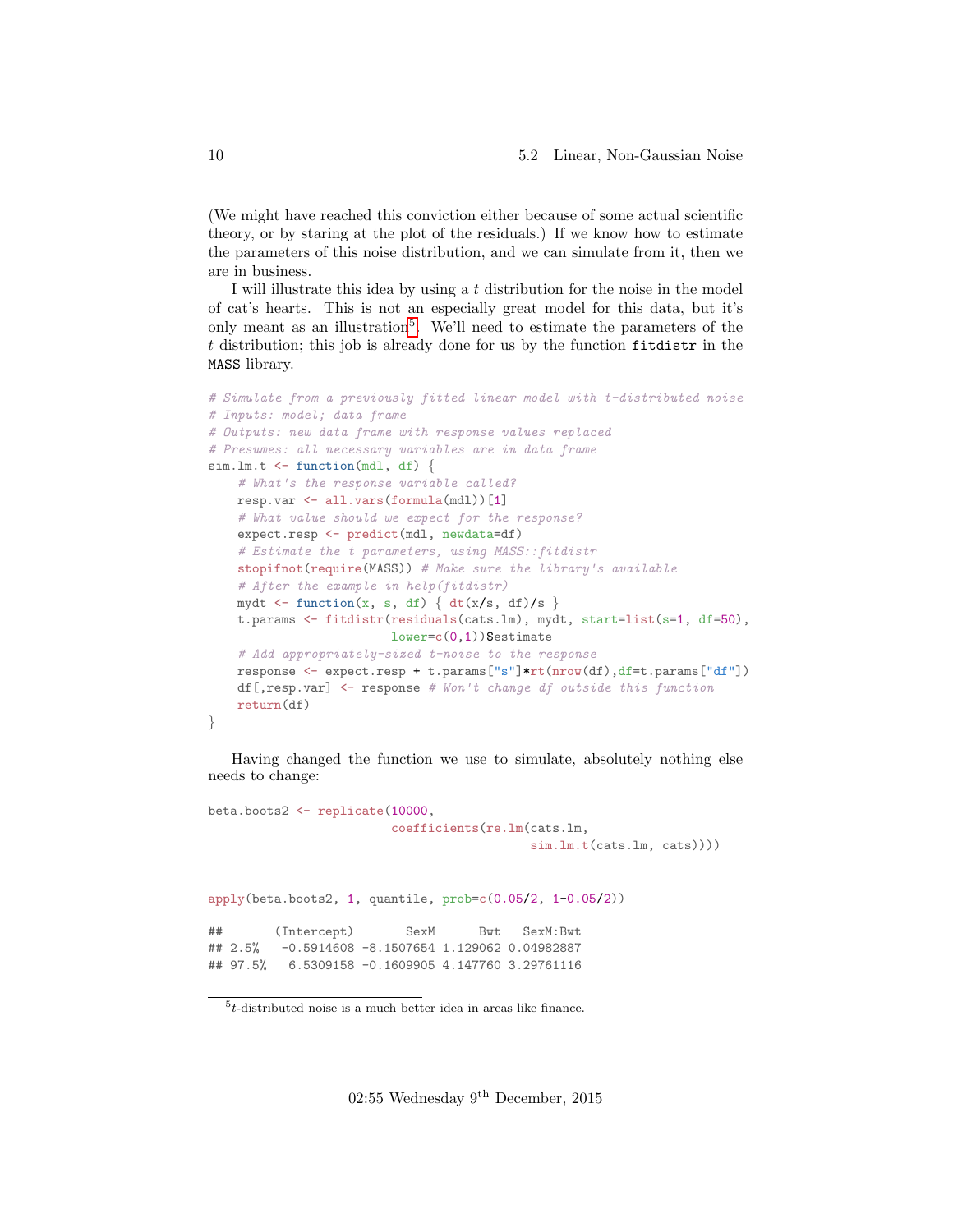11 5.3 Resampling Residuals

### <span id="page-10-0"></span>5.3 Resampling Residuals

Suppose we are willing to believe that

 $Y = x\beta + \epsilon$ 

and even that  $\epsilon$  is independent of x, but not that we have any good idea about what the distribution of  $\epsilon$  is. What are we to do?

Well, it will still be true that our residuals will give us an estimate of what the noise  $\epsilon$  looks like — of what the true noise distribution is. We can use that. When we generate new data, we'll take  $x\hat{\beta} + \tilde{\epsilon}$ , where  $\tilde{\epsilon}$  is our simulated noise. Every time we need a value for  $\tilde{\epsilon}$ , we'll go to our vector of residuals and draw a random value from it — we will re-sample the residuals, with replacement. Here's how it works computationally:

```
# Simulate from a previously fitted linear model, resampling residuals
# Inputs: model; data frame
# Outputs: new data frame with response values replaced
# Presumes: all necessary variables are in data frame
sim.lm.residuals <- function(mdl, df) {
    # What's the response variable called?
   resp.var <- all.vars(formula(mdl))[1]
    # What value should we expect for the response?
    expect.resp <- predict(mdl, newdata=df)
    # Resample the residuals
   new.noise <- sample(residuals(mdl), size=length(expect.resp), replace=TRUE)
    # Add new noise to the expected response
   response <- expect.resp + new.noise
    df[,resp.var] \leq response # Won't change df outside this function
    return(df)
}
```
When (as is usually the case) we want the re-sample to be exactly as large as the original sample, we can define a little convenience function:

resample  $\leftarrow$  function(x) { sample(x, size=length(x), replace=TRUE) }

(Note that, as written, this only works for vectors.) Let's see what kind of things this does to a short vector:

```
head(residuals(cats.lm))
## 1 2 3 4 5 6
## -1.2541405 -0.8541405 1.2458595 -1.3177819 -1.2177819 -0.9177819
resample(head(residuals(cats.lm)))
## 4 2 6 4 4 1
## -1.3177819 -0.8541405 -0.9177819 -1.3177819 -1.3177819 -1.2541405
```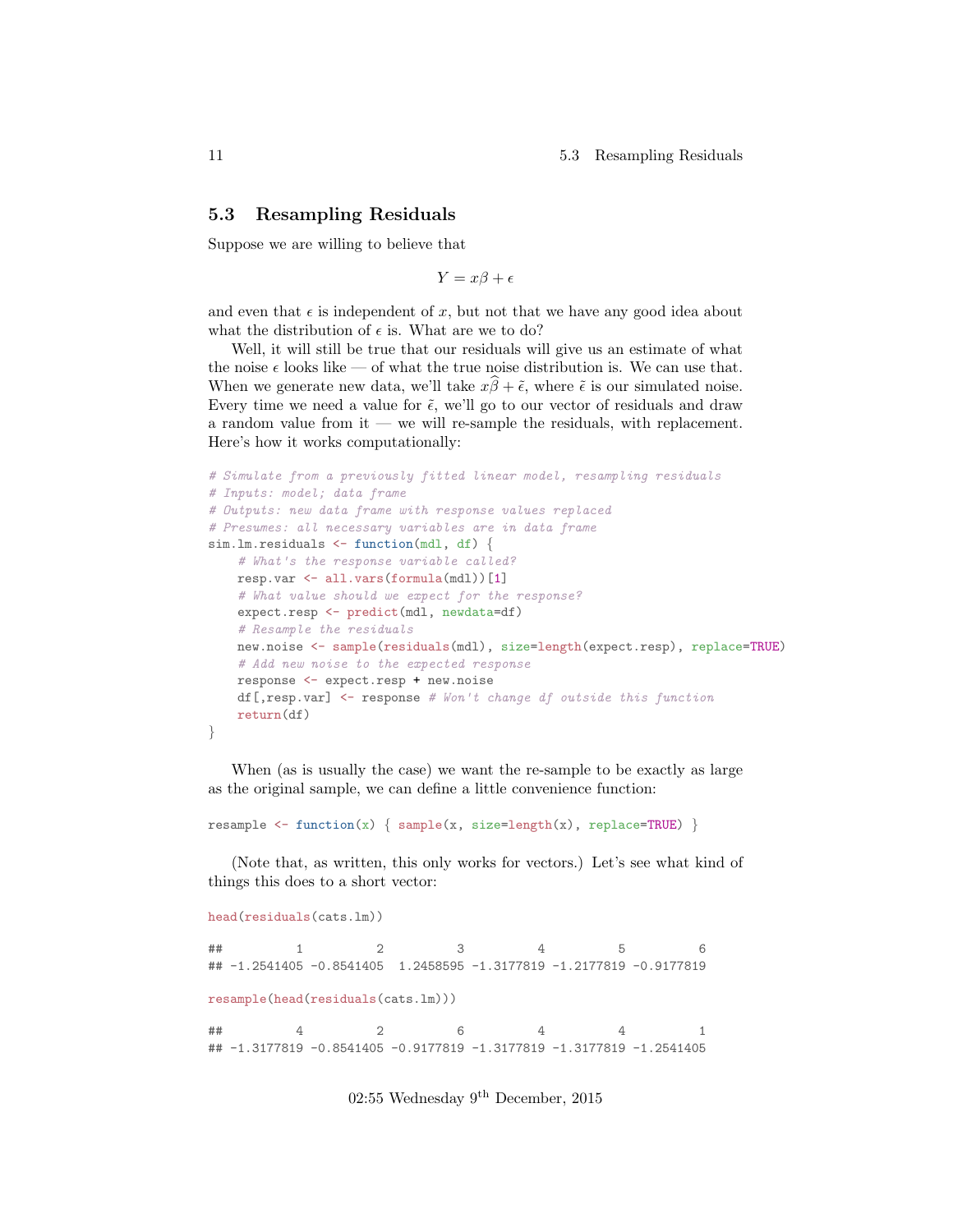```
resample(head(residuals(cats.lm)))
```
## 3 3 5 3 5 2 ## 1.2458595 1.2458595 -1.2177819 1.2458595 -1.2177819 -0.8541405

Every time we run this function, we get different results; some samples get picked more than once, some don't get picked at all. When we look at the overall distribution of each re-sample, it's somewhat less diverse than the sample we took it from, just as the sample is less diverse than the population, but it has the same over-all shape.

```
par(mfrow=c(1,3))
hist(residuals(cats.lm), main="", xlab="Residuals")
hist(resample(residuals(cats.lm)), main="", xlab="Residuals")
hist(resample(residuals(cats.lm)), main="", xlab="Residuals")
```


With this understood, once we have our simulator for resampling residuals, we have to make absolutely no changes to how we use it:

02:55 Wednesday 9th December, 2015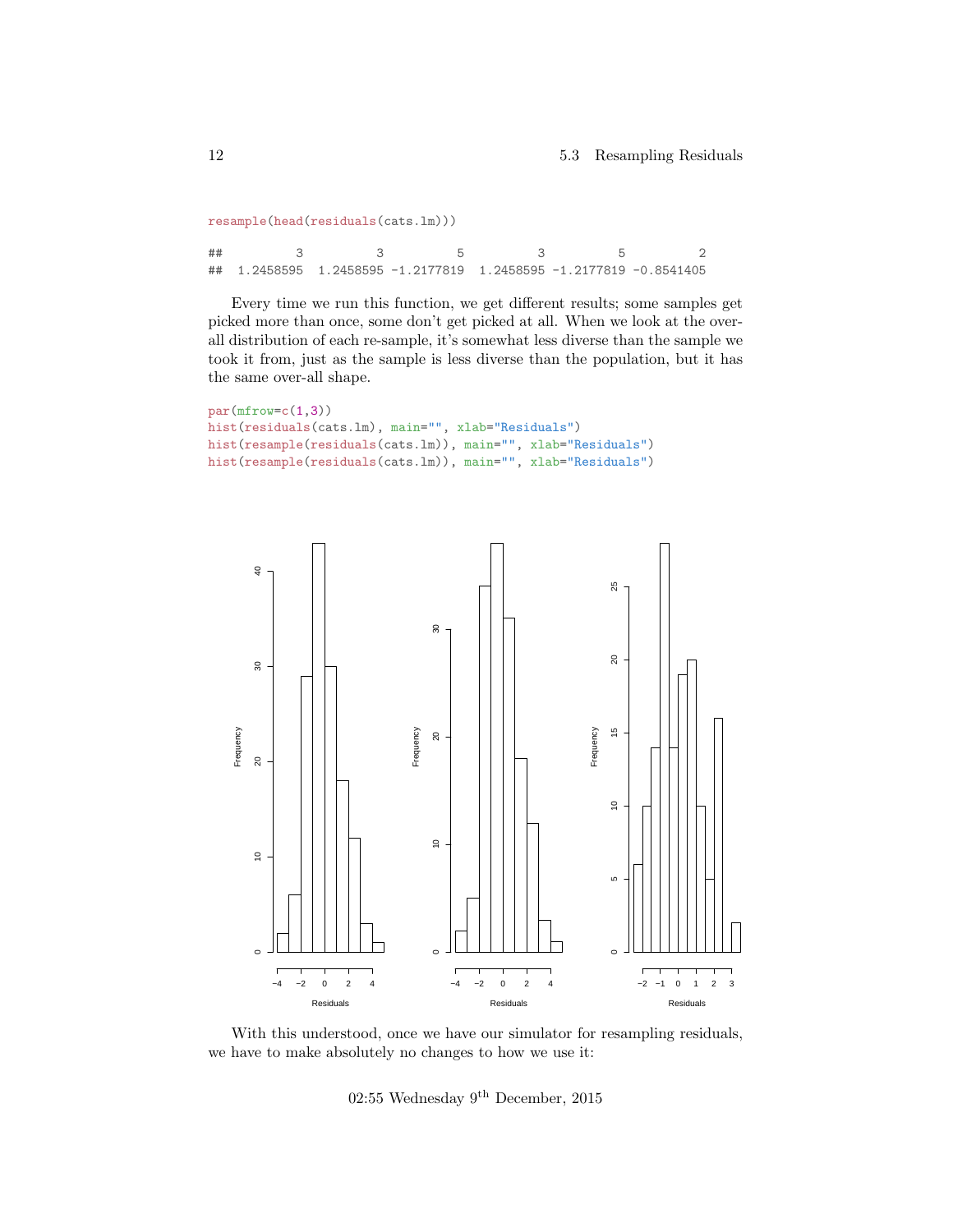```
beta.boots3 <- replicate(10000,
                       coefficients(re.lm(cats.lm,
                                         sim.lm.residuals(cats.lm, cats))))
apply(beta.boots3, 1, quantile, prob=c(0.05/2, 1-0.05/2))
## (Intercept) SexM Bwt SexM:Bwt
## 2.5% -0.6275111 -8.2046109 1.146750 0.04296844
## 97.5% 6.5361309 -0.1833857 4.162364 3.28889505
```
### <span id="page-12-0"></span>5.4 Resampling Cases

The last bootstrap we'll look at, here, is what's variously called the case (or cases) bootstrap, or the pairs bootstrap, or, more rarely, the rows bootstrap. The idea here is that our data consists of cases, each of which contains the predictor variables and the response variables, and we'll re-sample those whole points. The other names arise from thinking of each data point as a pair  $(x, y)$ , or as a row in a data frame. We're using as our approximation  $\hat{P}$  to the datagenerating distribution P the joint empirical distribution of the predictors and the response.

The simulator is now sheer elegance in its simplicity:

```
# Re-sample the rows of a data frame
# Inputs: the data frame
# Output: a new data frame, contain a random sample, with replacement, of
  # rows from the input
resample.data.frame <- function(df) { df [resample(1:nrow(df)),] }
```
Notice that we don't use the estimated model here at all in the simulation — the procedure is quite agnostic as to whether our model is good or bad.

Having the simulator in hand, we can use it just like the others, and do inference using the simulation just like the others:

```
beta.boots4 <- replicate(10000,
                       coefficients(re.lm(cats.lm,
                                         resample.data.frame(cats))))
apply(beta.boots4, 1, quantile, prob=c(0.05/2, 1-0.05/2))
## (Intercept) SexM Bwt SexM:Bwt
## 2.5% 0.1996264 -7.7712702 1.483763 0.273226
## 97.5% 5.7489468 -0.6295797 3.818110 3.103072
```
Resampling cases makes only very weak assumptions about the data-generating distribution, that all data points  $((x, y)$  pairs) are independent and identically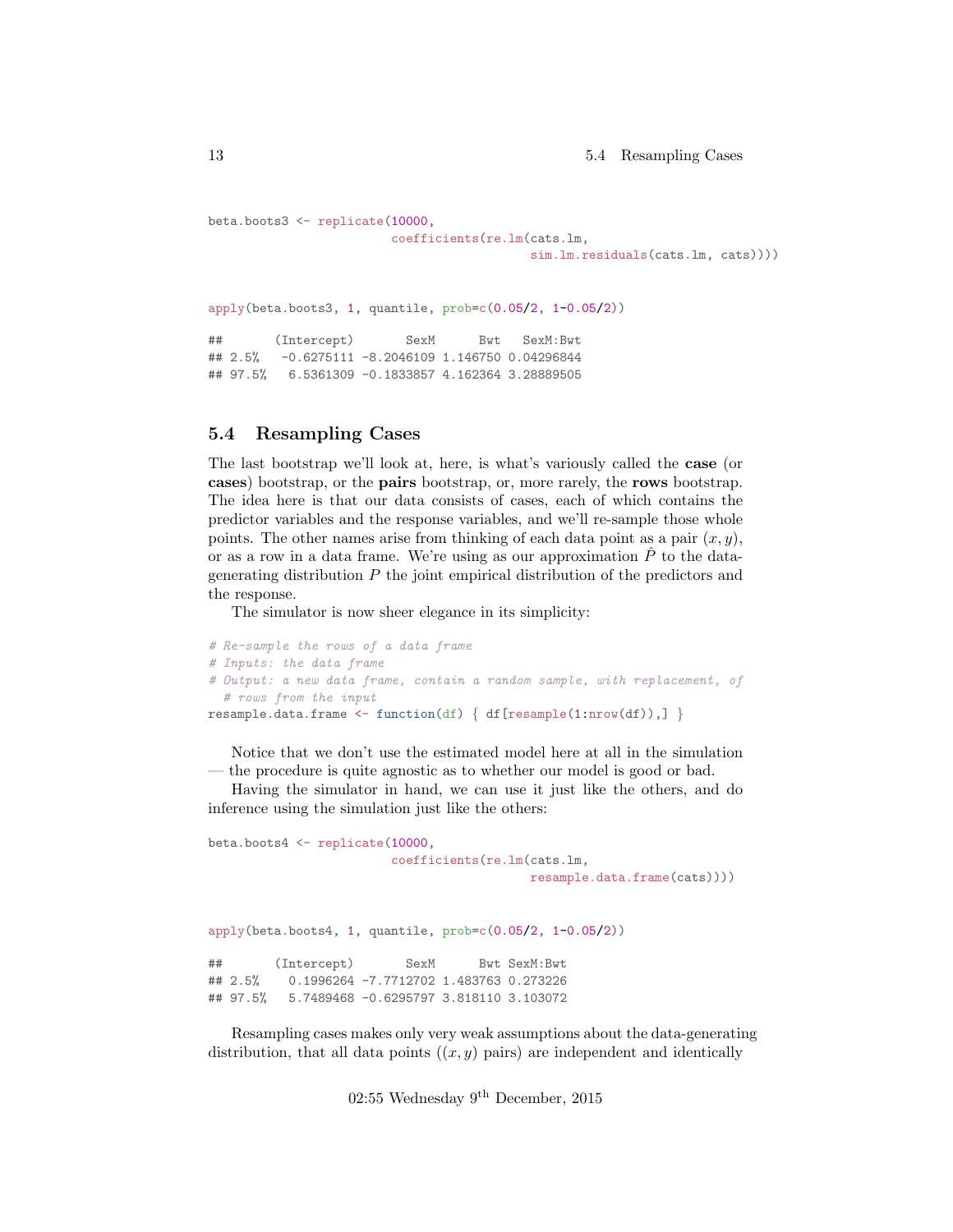distributed. It does not assume that any linear regression is correct<sup>[6](#page-13-1)</sup>, or that the noise is independent of  $x$ , or has constant variance.

## <span id="page-13-0"></span>6 Error in the Bootstrap, and Which Bootstrap When?

The bootstrap, remember, is a way of calculating the sampling distribution of T, under the true data-generating distribution P. There are two main sources of error in this calculation:

Simulation We'd like to see the full distribution of our statistic T under  $\hat{P}$ , but instead we only run b simulations under  $\hat{P}$ .

Approximation We're simulating from  $\hat{P}$  rather than P.

Simulation error (or "Monte Carlo error") is easy to grasp, and in principle easy to control: the more simulations we run, the better. As  $b \to \infty$ , the simulation goes to zero. The only reason to ever restrict  $b$  is that each simulation does have some cost, in time if nothing else. In fact, for  $(most)$  inferential statistics, we can expect the simulation error to be  $O(1/\sqrt{b})$ , so if we keep increasing b we will experience *diminishing* returns, but never negative returns.

Approximation error comes from the fact that  $P$  is not  $P$ . This can itself be broken into two parts: estimation error (roughly, variance), and systematic distortion (roughly, bias). Estimation error arises because we only have a finite amount of data, say n observations, with which to estimate  $\hat{P}$ . Even if we resample cases, and so use the empirical distribution as our  $\hat{P}$ , we still only have  $n$  samples from the full population, which isn't all of it. Generally, estimation error will shrink to zero as  $n \to \infty$ , but it may shrink at different rates for different approximations. Systematic distortion is basically the approximation error which would be left even if we had infinite data — it comes from using a linear-Gaussian simulation when reality isn't linear or Gaussian, or resampling residuals when the noise is really heteroskedastic.

There is a trade-off when it comes to the two kinds of approximation error. The more we constrain  $\hat{P}$  in advance of seeing any data, the stronger the assumption we put on it, the less we have to estimate, and so the smaller the estimation error. But, the true  $P$  doesn't obey those constraints, if our assumptions are wrong, the bigger the systematic distortion we're introducing. If our assumptions are right, using a more constrained  $\hat{P}$  is pure advantage basically, we're not wasting data figuring out that the constraints hold — but if those assumptions are wrong, they can easily make things worse.

Which bootstrap to use, then, depends on how strongly you trust your modeling assumptions.

• If you believe that the regression is linear and you know the distribution of the noise, use the fully model-based bootstraps.

<span id="page-13-1"></span><sup>&</sup>lt;sup>6</sup>If the linear model is wrong, then we're doing statistical inference on the coefficients in the best linear approximation to the true regression function  $m(x)$ .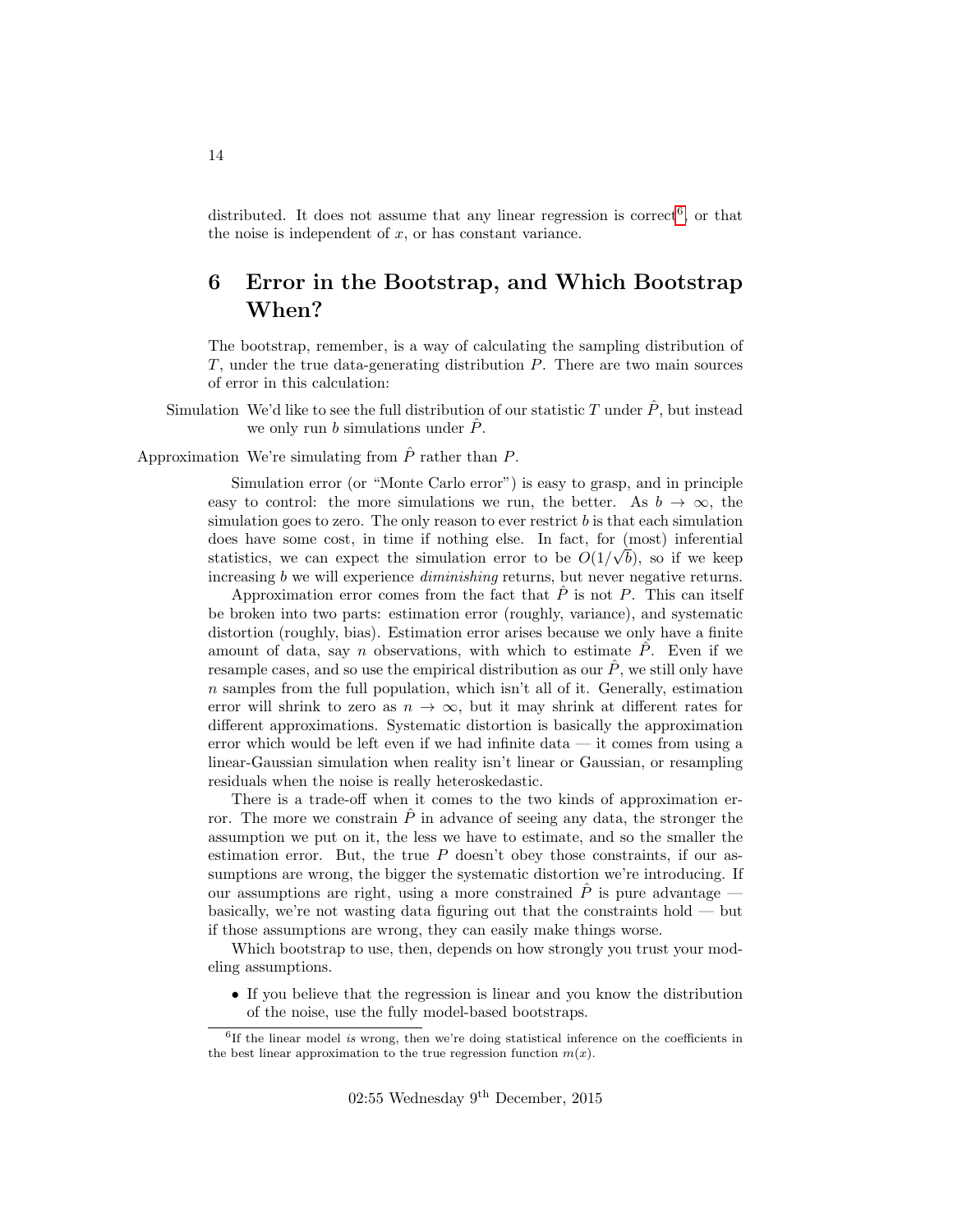- If you believe that the regression is linear and the noise is independent of x, use resampling of residuals.
- If you are unwilling to believe that the noise is independent of  $x$ , and/or that the regression is truly linear, use resampling of cases.

(We'll cover the situation where you don't think the truth is linear but you are, somehow, convinced the noise is Gaussian when we go over fitting nonlinear models in 402.)

How do we tell? Well, in the first situation, all of the diagnostics we've been doing should look good, including the appropriate Q-Q plot. In the second situation, while the residuals should have the same distribution for all  $x$ , we don't care what that distribution is. Therefore when we plot residuals against predictors and fitted values, everything should look random, but not necessarily Gaussian, and the Q-Q plot need show no particular shape. In the third situation, by resampling cases we're still assuming independence across data points, so we should try to check that, but that's about all that we do need to check.

## <span id="page-14-0"></span>7 Further Reading

The bootstrap was introduced, by that name, by [Efron](#page-15-2) [\(1979\)](#page-15-2), in a remarkably accessible paper which is still worth reading. Related ideas, such as the "jackknife" (omit one data point, re-estimate, and look at the variance over all such re-estimates) go back at least to the 1940s, though they weren't systematically developed, or applied, until computing power got cheap enough to make something like the bootstrap feasible. A good systematic textbook is [Davison and](#page-14-1) [Hinkley](#page-14-1) [\(1997\)](#page-14-1).

For the validity of case resampling even when all the usual linear-Gaussian assumptions fail, see, e.g., Buja *[et al.](#page-14-2)* [\(2014\)](#page-14-2). (That paper also shows how this bootstrap does the same job as the "robust standard errors" of econometrics.)

Next time, we will look at some of the techniques for reducing approximation error in bootstrap calculations, bootstrap prediction intervals, and what sorts of things the bootstrap can't do; all of these are also covered in [Davison and](#page-14-1) [Hinkley](#page-14-1) [\(1997\)](#page-14-1).

### References

- <span id="page-14-2"></span>Buja, Andreas, Richard Berk, Lawrence Brown, Edward George, Emil Pitkin, Mikhail Traskin, Linda Zhao and Kai Zhang (2014). "Models as Approximations: A Conspiracy of Random Regressors and Model Deviations Against Classical Inference in Regression." E-print, arxiv.org. URL [http:](http://arxiv.org/abs/1404.1578) [//arxiv.org/abs/1404.1578](http://arxiv.org/abs/1404.1578).
- <span id="page-14-1"></span>Davison, A. C. and D. V. Hinkley (1997). Bootstrap Methods and their Applications. Cambridge, England: Cambridge University Press.